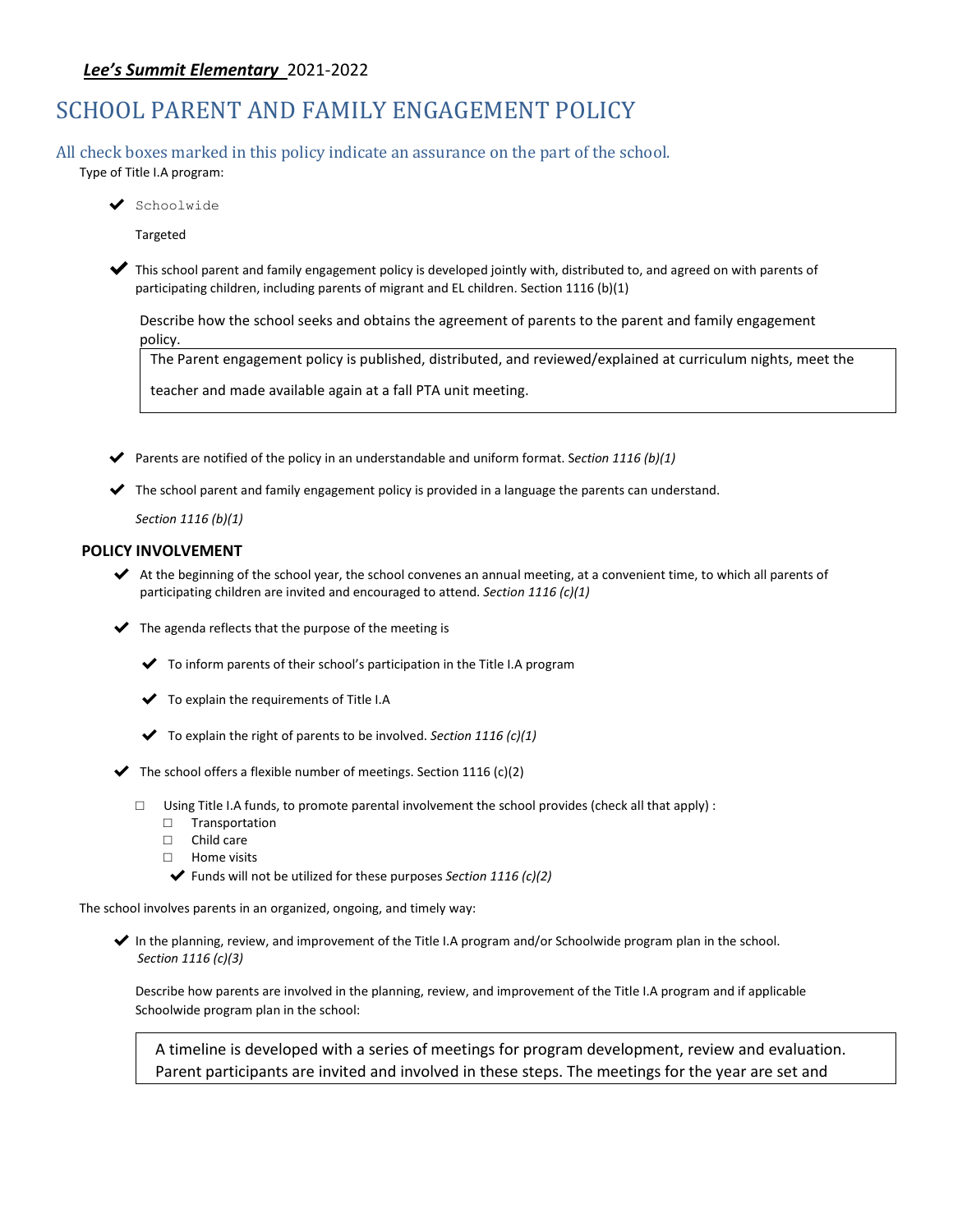developed first through the building leadership team, then through the PTA calendar to increase parent participation and access. Meetings are also published through Facebook Live feed.

# POLICY INVOLVEMENT (continued)

✔ In the planning, review, and improvement of the school parent and family engagement policy. *Section 1116 (c)(3)*

Describe how parents are involved in the planning, review, and improvement of the school parent and family engagement policy:

Parents review each section of the policy and provide feedback for revisions to improve the policy in conjunction with the needs assessment.

The school provides parents of participating children:

 $\blacktriangleright$  Timely information about the Title I.A programs. *Section 1116 (c)(4)(A)*

Describe plans to provide information about the Title I.A programs:

Information about Title IA is reviewed/explained during new parent orientation, published, distributed and

explained at curriculum nights, parent teacher conferences, PTA unit meetings, etc.

✔ A description and explanation of the curriculum in use at the school, the forms of academic assessments that are used to measure progress, and the achievement levels of the MAP assessment. Section 1116 (c)(4)(C)

Describe methods and plans to provide a description and explanation of the curriculum, academic assessments, and MAP achievement levels:

The curriculum is made available via district and school websites. Kindergarten holds curriculum nights and all other grade levels provide curriculum presentations electronically to parents. Accommodations are made for families without access. An annual assessment letter is sent home the first of the year and at the point of enrollment. MAP achievement levels are communicated via the Principal's start of the school communication or at the earliest meeting with parents MAP data is available from DESE.

- ✔ Opportunities, as appropriate, to participate in decisions relating to the education of their children. S*ection 1116 (c)(4)(C)*
- ✔ Responses to their suggestions as soon as possible. *Section 1116 (c)(4)(C)*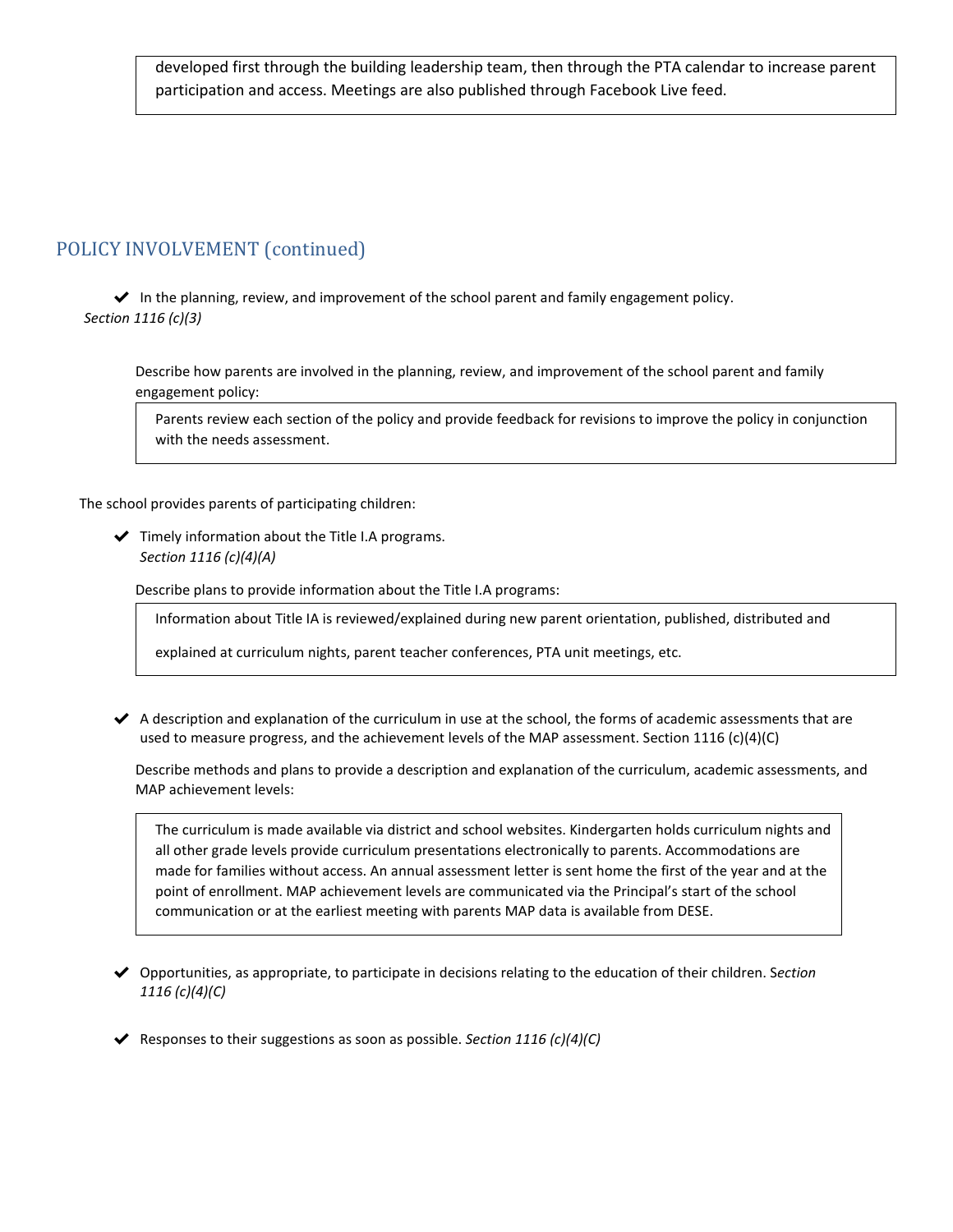# School-Parent Compact

The School-Parent Compact outlines how parents, the entire school staff, and students will share the responsibility for improved student academic achievement and the means by which the school and parents will build and develop a partnership to help children achieve the State's high standards. *Section 1116 (d)*

 $\blacktriangleright$  The school jointly developed with parents of Title I.A served children the school-parent compact.

The school-parent compact:

 $\blacktriangleright$  Describes the ways in which all parents will be responsible for supporting their children's learning. *Section 1116 (d)(1)* 

*The compact addresses attendance, behavior support, homework help, study habits, conversations with children about*

*school, digital citizenship, responsibility, etc.*

 $\blacktriangledown$  Describes the school's responsibility to provide high-quality curriculum and instruction in a supportive and effective learning environment. *Section 1116 (d)(1)*

*The compact articulates the mutual responsibilities between school and home for high levels of learning both academically and socially/emotionally.*

- ✔ Addresses the importance of communication between teachers and parents on an ongoing basis through, at a minimum:
	- ✔ Conducting parent-teacher conferences at least annually, during which the compact shall be discussed (required for elementary schools)
	- $\blacktriangleright$  Issuing frequent reports to parents on their children's progress
	- ✔ Providing reasonable access to staff, opportunities to volunteer, and observation of classroom activities
	- ✔ Ensuring regular two-way, meaningful communication between family members and school staff, and, in a language that family members can understand

*Section 1116 (d)(2)(A) (B),(C),(D)*

## BUILDING CAPACITY FOR INVOLVEMENT

To ensure effective involvement of parents and to support a partnership among the school, parents, and the community to improve student academic achievement, the school:

- $\blacktriangleright$  Provides assistance to parents, as appropriate, in understanding
	- o the Missouri Learning Standards,
	- o the Missouri Assessment Program,
	- o local assessments
	- o how to monitor a child's progress, and
	- o how to work with educators to improve the achievement of their child.

Section 1116(e)(1)

Describe plans to provide assistance:

This communication occurs in digital and letter form to parents, through personal communications with the school counselor, administration, teachers and with district administrative support.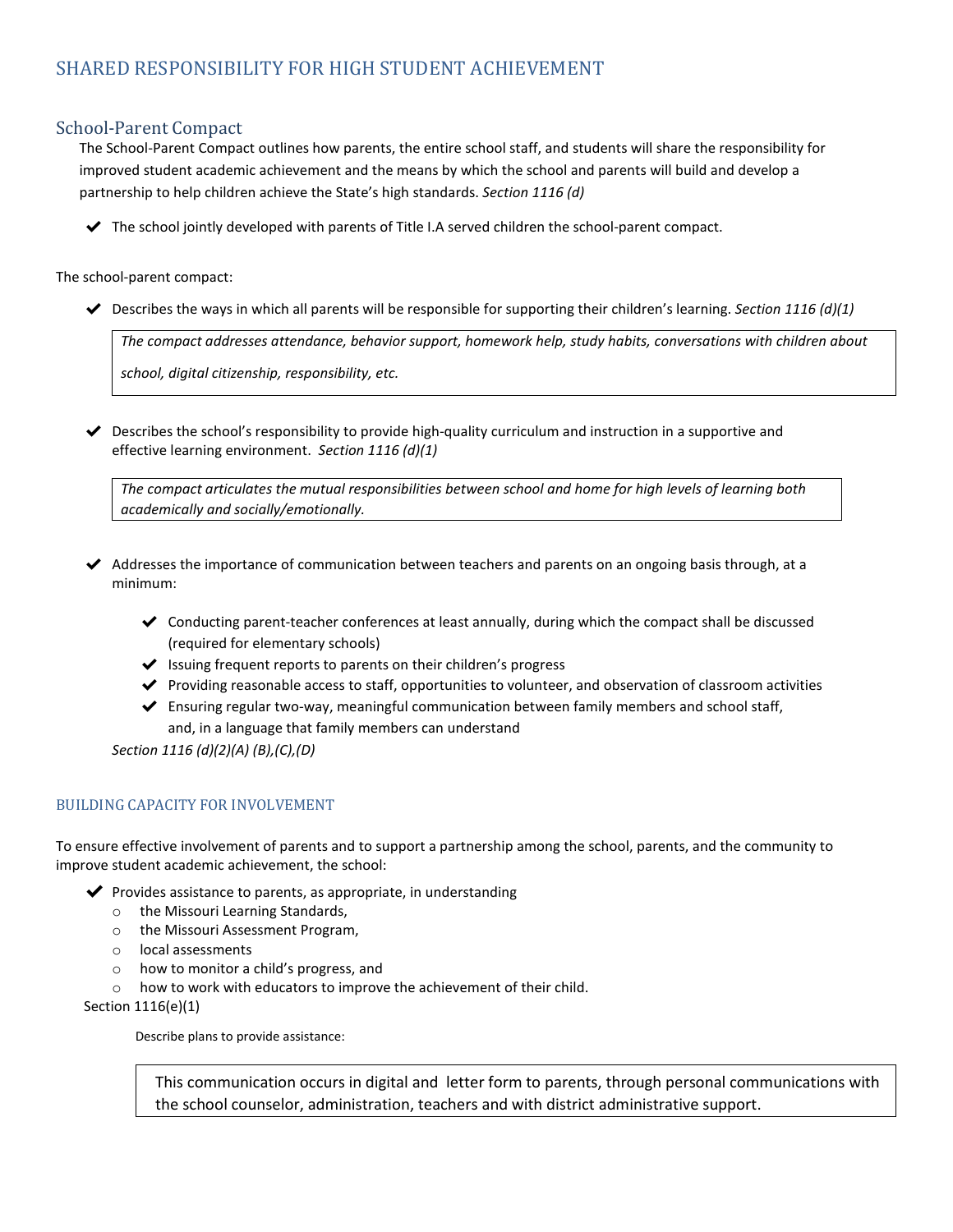◆ Provides materials and training to help parents work with their children to improve achievement. *Section 1116 (e)(2)*

Describe plans to provide materials and training:

Various parent nights occur and corresponding materials are provided for parents to support their children.

Topics include, Curriculum, Grade level learning standards, Multicultural Awareness, Homework Assistance, STEAM, Assessment/Test Strategies, Social/Emotional Regulation. Due to Covid-19 safety, parent/community events may need to be altered to be held virtually or in smaller groups. We will adjust events as necessary to meet the state/county/district recommendations for student/family/staff safety guidelines.

✔ Educates teachers, specialized instructional support personnel, principals, and other school leaders, and other staff, with the assistance of parents, in the value and utility of contributions of parents, and in how to reach out to, communicate with, and work with parents as equal partners, implement and coordinate parent programs, and build ties between parents and the school. *Section 1116 (e)(3)*

Describe plans to educate school personnel regarding working with parents:

Professional development is provided directly by the principal, counselor, Lee's Summit Cares, and at times other professional resources as deemed necessary by students, families, and staff.

To ensure effective involvement of parents and to support a partnership among the school, parents, and the community to improve student academic achievement, the school:

✔ To the extent feasible and appropriate, coordinates and integrates parent involvement programs and activities with other Federal, State, and local programs, including public preschool programs, and conducts other activities, such as parent resource centers, that encourage and support parents in more fully participating in the education of their children. *Section 1116 (e)(4)*

Describe plans to coordinate and integrate:

The school works with local law enforcement, mental health providers, Lee's Summit Cares, PTA, etc. to encourage parent participation in their child's education.

 $\blacktriangleright$  Ensures that information related to school and parent programs, meetings, and other activities is sent to the parents of participating children in a format and, in a language the parents can understand. Section 116 (e)(5)

 $\blacktriangledown$  Provides reasonable support for parental involvement activities under this section as parents may request. *Section 1116 (e)(14)*

# Optional additional assurances:

To ensure effective involvement of parents and to support a partnership among the school, parents, and the community to improve student academic achievement, the school: (optional; check if applicable)

- ✔ Involves parents in the development of training for teachers, principals, and other educators to improve the effectiveness of parent involvement training. *Section 1116 (e)(6)*
- ✔ Provides necessary literacy training from Title I funds if the local educational agency has exhausted all other reasonably available sources of funding for literacy training. *Section 1116 (e)(7)*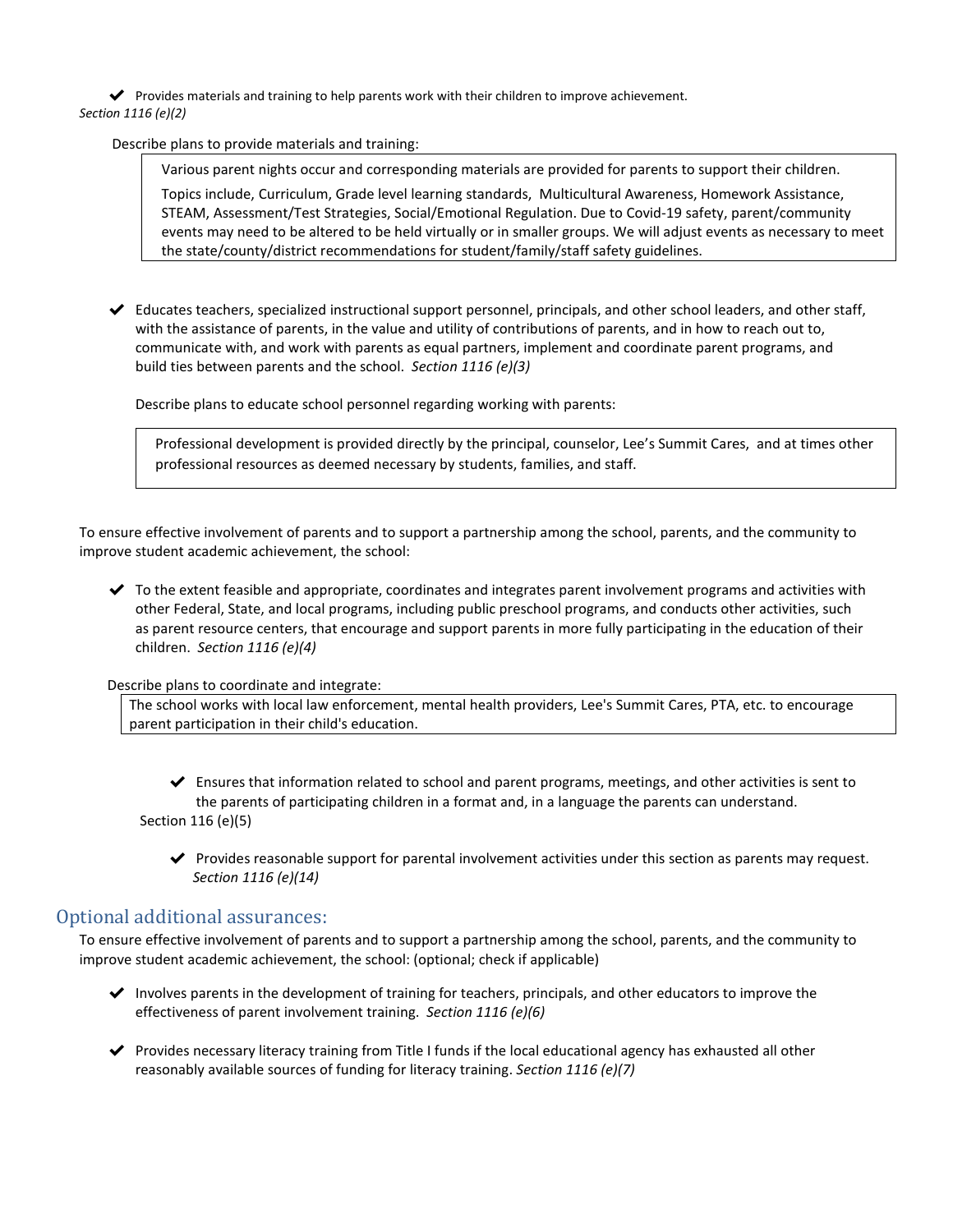○ Pays reasonable and necessary expenses associated with local parental involvement activities, including transportation and child care costs, to enable parents to participate in school-related meetings and training sessions.

```
Section 1116 (e)(8)
```
- □ Trains parents to enhance the involvement of other parents. *Section 1116 (e)(9)*
- ◆ Arranges school meetings at a variety of times, or conducts in-home conferences between teachers or other educators, who work directly with participating children, with parents who are unable to attend conferences at school, in order to maximize parental involvement and participation. Adopts and implements model approaches to improving parental involvement. *Section 1116 (e)(10)*
- $\Box$  May adopt and implement model approaches to improving parental involvement. *Section 1116 (e)(11)*
- $\square$  Establishes a districtwide parent advisory council to provide advice on all matters related to parental involvement in Title I programs. *Section 1116 (e)(12)*

May develop appropriate roles for community-based organizations and businesses in parent involvement activities.

✔ *Section 1116 (e)(13*)

# **ACCESSIBILITY**

In carrying out the parent and family engagement requirements of the Title I program, the school, to the extent practicable,

- ✔ Provides opportunities for the informed participation of parents and family members, including:
	- $\blacktriangleright$  Parents and family members who have limited English proficiency.
	- $\blacktriangleright$  Parents and family members with disabilities.
	- ✔ Parents and family members of migratory children. *Section 1116 (f)*
- ✔ Provides information and school reports in a format and, in a language parents understand. *Section 1116 (f)*

# COMPREHENSIVE NEEDS ASSESSMENT (school level)

*Section 1114(b)(6)* 

- ✔ A comprehensive needs assessment of the entire school has been conducted.
- ✔ The needs assessment includes analysis of the achievement of students in relation to the Missouri Learning Standards.

#### NEEDS ASSESSMENT: SCHOOL PROFILE

#### **Student Demographics**

The following data regarding **student demographics** has been collected, retained, and analyzed:

- ✔ *Enrollment*
- ✔ Grade level
- ✔ Ethnicity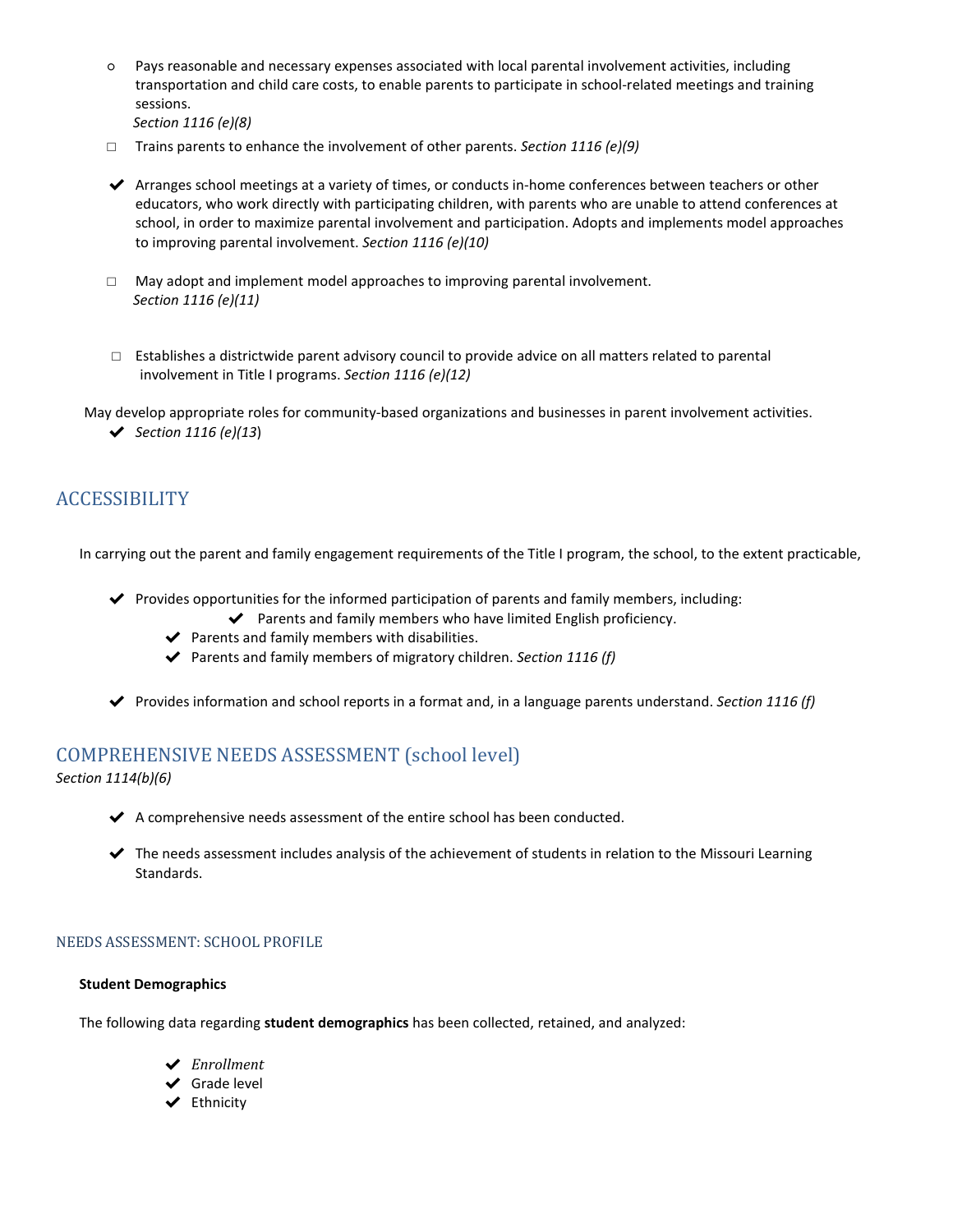- ✔ Attendance
- ✔ Mobility
- ◆ Socioeconomic status
- $\triangleright$  Discipline
- ✔ Limited English Proficiency

Summarize the analysis of data regarding **student demographics**:

#### Strengths:

There is consistent execution of district curriculum and grade level expectations upon a wide review of data including MAP, NWEA, AIMsweb, formative assessments, etc. Other strengths indicated through survey includes relationships with families, academic growth with students that remain at LSE over time, and additional support of staff provided through use of Title 1 funds. MAP was not conducted in spring of 2020 due to statewide shut down as a result of Covid 19. Needs assessment was conducted virtually with families. Overwhelming response was support of families by LSE staff, relationships and responsiveness of staff to their needs.

#### Weaknesses:

NEE indicator data from teacher evaluations indicate instructional opportunities. Increased focus on culturally responsive teaching, trauma sensitive schools, and personalized learning will be important with ever changing demographics. Other needs indicated by parents showed a need for a parents schoology 101 course especially if virtual learning continues across our state. Families also indicate continued need for Lexia and more training on Greg Tang math strategies for home use.

### If indicated, state need(s) identified pertaining to **student demographics**:

Continue to implement multi-tiered systems model that allows for regular progress monitoring of learning that includes academic and social/emotional learning in all Tiers of Instruction. Flexible grouping of students that allows for students to receive instruction to fill in gaps at their level of learning is also a need identified.

## **Student Achievement**

The following data regarding **student achievement** has been collected, retained, and analyzed:

- ◆ MAP results by content area and grade level, including multi-year trends (required)
- ◆ MAP results by ESEA Annual Measurable Objective: comparative data showing performance of disadvantaged students against all other meaningful categories of students in the school; comparison of performances of students in various subgroups (required)
- □ Completion rates: promotion/graduation rate, retention rates (if applicable)
- □ Post-Secondary trends: students attending and/or completing post-secondary schools, students accepted in the armed forces (if applicable)
- □ Other performance indicators used in analysis:

Summarize the analysis of data regarding **student achievement**:

Strengths:

2018-2019 Reading Growth, 16 Percentile in KG, 9 Percentile in 1<sup>st</sup>, 3 Percentile Growth in 2<sup>nd</sup>, 8 Percentile Growth in  $4^{\text{th}}$ , 26 Percentile growth in 5<sup>th</sup>, 8 Percentile growth in 6<sup>th</sup>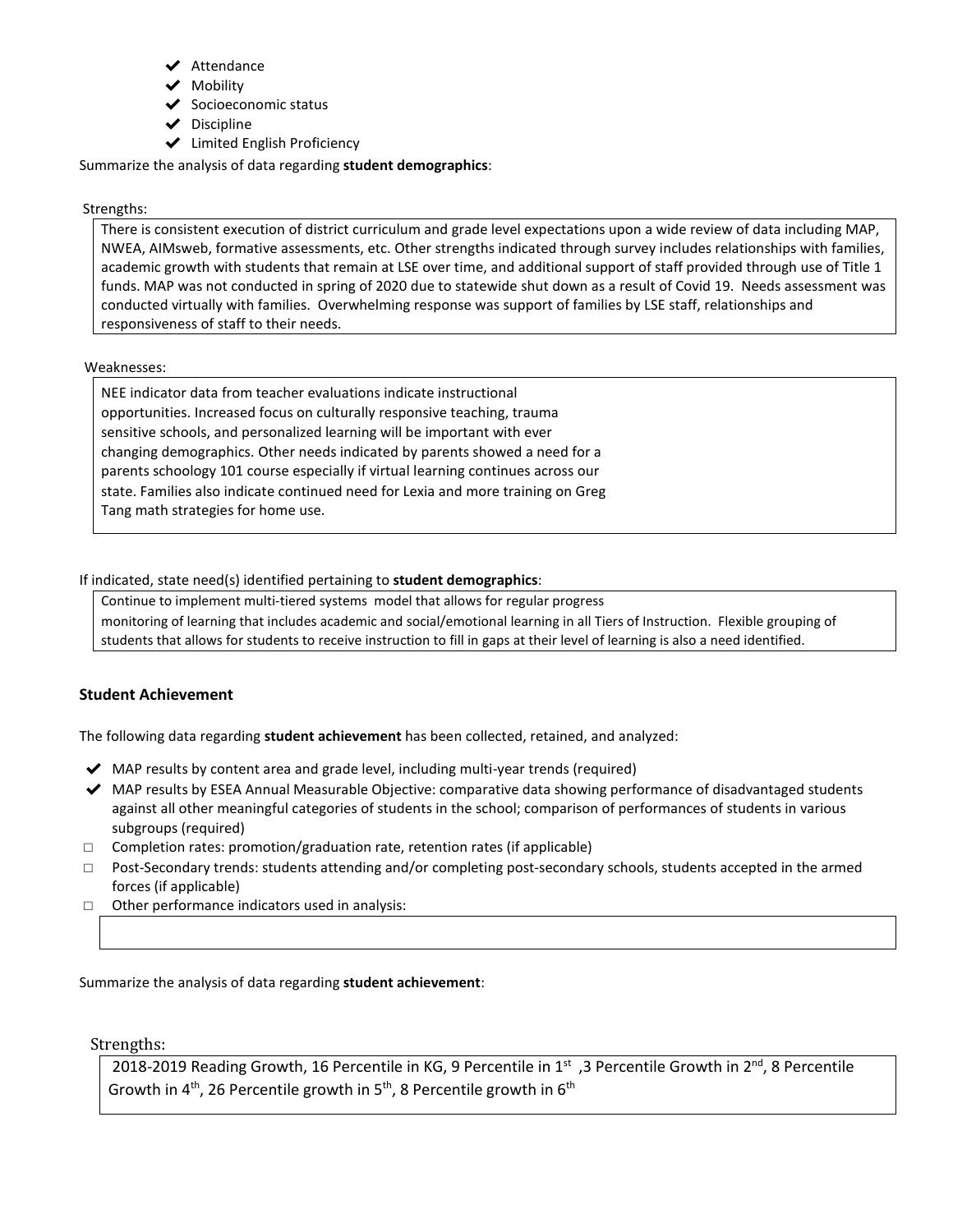2018-2019 Growth, 11 Percentile in KG, 15 Percentile in 1<sup>st</sup>, 10 Percentile Growth in 3<sup>rd</sup>, 11 Percentile Growth in 4<sup>th</sup>, 11 Percentile Growth in 6th. As we piloted flexible learning groups in grades one through three in quarter three, we saw the same amount of progress in just 5 weeks that we saw the entire first semester. Growth in students when instruction is truly differentiated in both remediation and enrichment is steep.

Weaknesses:

Regression continues to be reflected in student data. MAP data not consistent with AIMSweb performance and local assessments results

If indicated, state need(s) identified pertaining to **student achievement**:

Continued Eureka math/Greg Tang instruction required.

Increase student attendance in summer school.

Implement at K-6 a consistent plan for collaborative classroom curriculum materials.

#### **Curriculum and Instruction**

Data has been collected, retained, and analyzed regarding each of the following factors of **curriculum and instruction** at the school:

- $\blacktriangleright$  Learning expectations
- ✔ Instructional program
- ✔ Instructional materials
- ✔ Instructional technology
- ✔ Support personnel

Summarize the analysis of data regarding **curriculum and instruction**:

#### Strengths:

There is consistent execution of district curriculum and grade level expectations upon a wide review of data including MAP,

NWEA, AIMsweb, formative assessments, etc.

Weaknesses: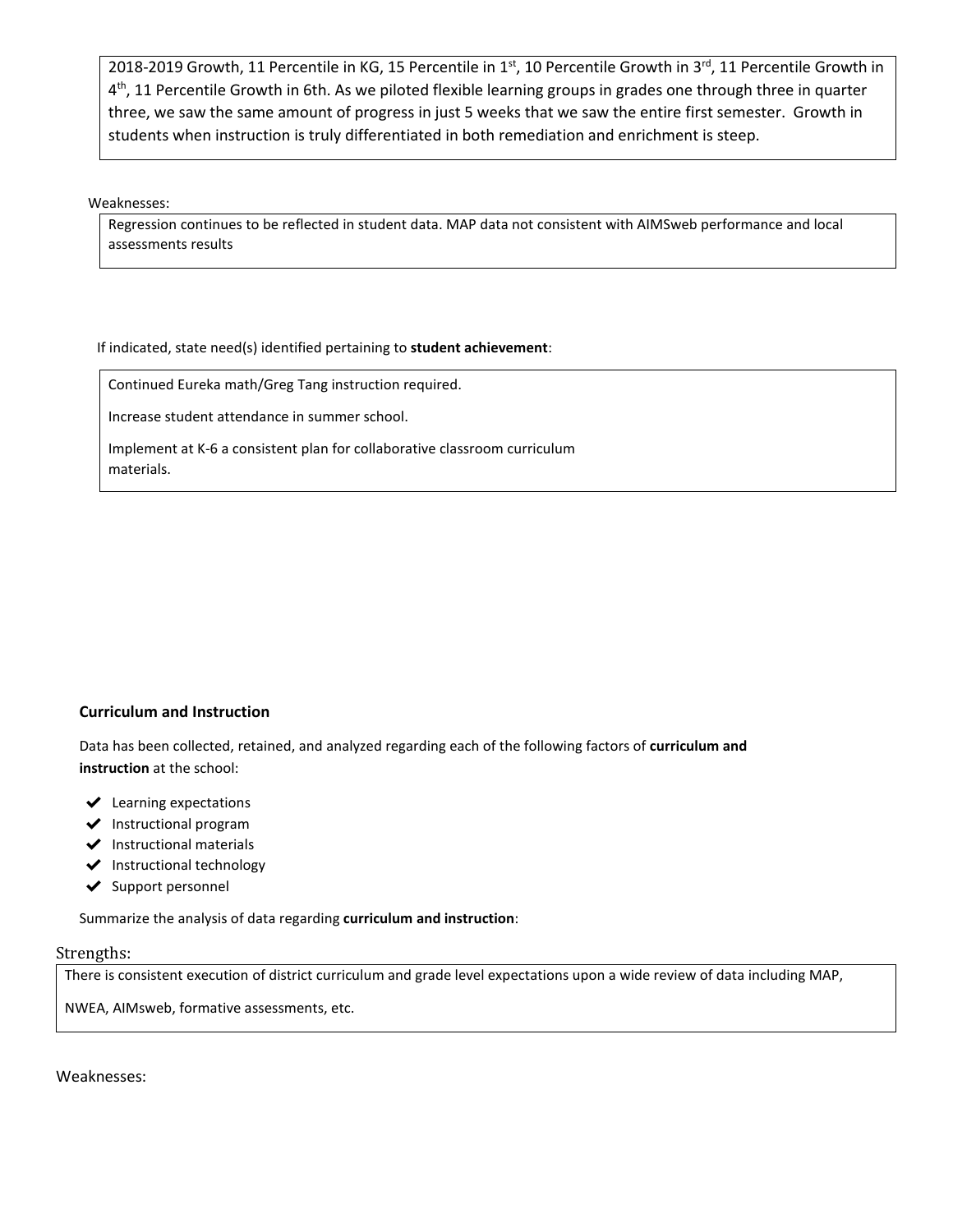NEE indicator data from teacher evaluations indicate instructional opportunities. Increased focus on culturally responsive pedagogy and trauma sensitive training will be important with ever changing demographics.

If indicated, state need(s) identified pertaining to **curriculum and instruction**:

Continue to implement a multi-tiered systems model that allows for regular progress

monitoring of learning and flexible learning groups.

#### **High Quality Professional Staff**

Data has been collected, retained, and analyzed regarding each of the following factors of a **high quality professional staff**:

 $\circ$ 

- Staff preparation
- Core courses taught by appropriately certified teachers
- Staff specialists and other support staff
- Staff demographics
- School administrators

Summarize the analysis of data regarding **high quality professional staff:**

Strengths:

 72 percent of teachers at Lee's Summit Elementary have tenure and hold a master's degree or higher in education. LSE has increased the diversity of staff. Full-time staff are now 26% minority and 15% male.

Weaknesses:

We feel we need to continue to increase diversity of staff and train staff in the area of equity/diversity.

If indicated, state need(s) identified pertaining to **high quality professional staff:**

Continue professional development in behavior, social and emotional support strategies, and trauma informed care.

#### **Family and Community Engagement**

Data has been collected, retained, and analyzed regarding each of the following factors of **family and community engagement** at the school:

- ◆ Parental involvement
- $\blacktriangleright$  Communication with parents
- ✔ Policy involvement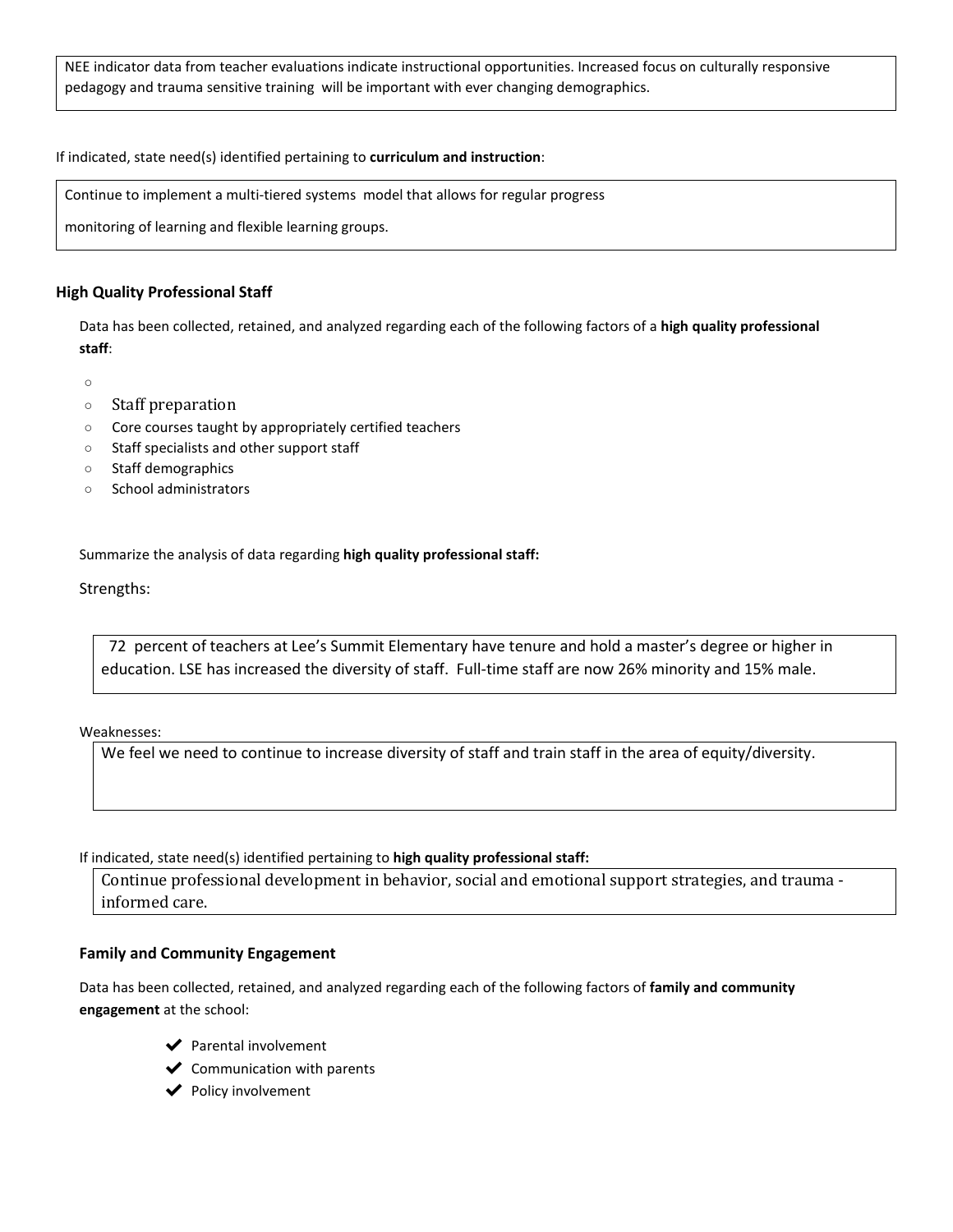- ✔ Parent education
- $\blacktriangleright$  Support for special needs and underserved
- ✔ Health services

#### Summarize the analysis of data regarding **family and community engagement:**

#### Strengths:

Parents will be offered to attend parenting classes such as Love and Logic or Parent University offered through Lee's

Summit Cares and paid for through Parent Involvement funds, including childcare if needed.

Multicultural Night was a huge success in partnership with parents and the community and is already being planned with more partners for 2020.

We hosted our first Exhibition Night with Kindergarten with a huge response and will pilot more grade levels in 2019-2020 with students showcasing work and learning.

We are starting a building equity team to kick-off learning and growing with staff, students and parents, beginning with hosting one event per quarter with parents to discuss topics they feel need to be addressed building wide.

#### Weaknesses:

 Continue to increase participation. Ensure families representing our student demographics are participating in opportunities to connect with the school.

#### If indicated, state need(s) identified pertaining to **family and community engagement:**

Continue to increase participation. Ensure families representing our student demographics are participating in opportunities to connect with the school.

#### **School Context and Organization**

Data has been collected, retained, and analyzed regarding each of the following factors of **school context and organization** at the school:

- $\checkmark$  School mission/vision
- $\vee$  Average class size
- ◆ School climate
- ◆ Management and governance
- $\checkmark$  Student discipline policy

Summarize the analysis of data regarding **school context and organization:**

#### Strengths:

Behavior RtI is providing support for students and staff. We focus on culture and climate annually. This year we provided additional support in high need grade levels through teaching of Zones of Regulation.

#### Weaknesses:

Class size is always an area of focus. Annual review with all stakeholders regarding mission and vision of the school is

important. Design approaches to meet early learning needs of the youngest learners.

If indicated, state need(s) identified pertaining to **school context and organization**: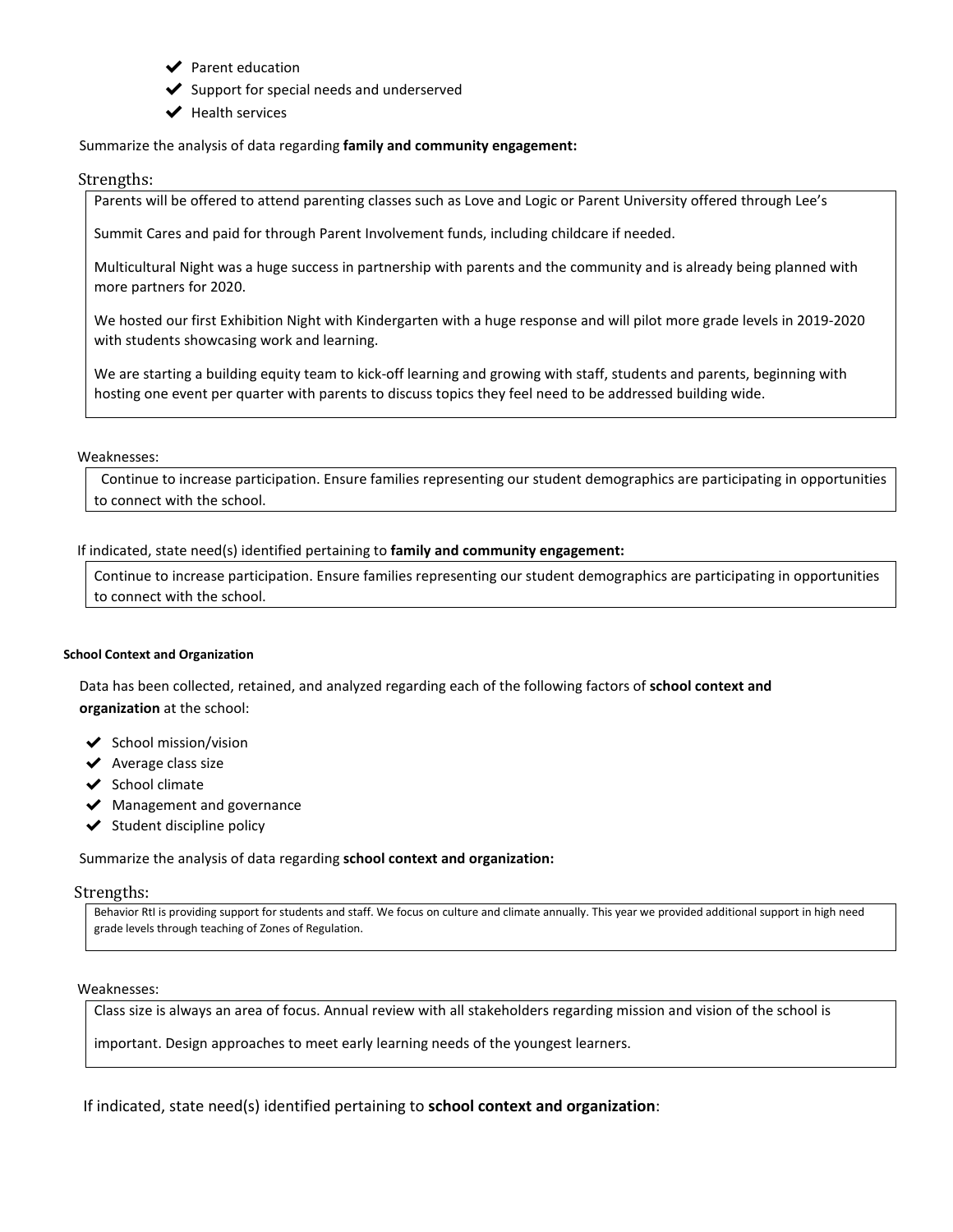Reorganize and address how to meet the needs of high needs students, especially those coming to us from elementary alternative school programming.

# NEEDS ASSESSMENT: IDENTIFYING PRIORITIES

"In most schools, conducting a comprehensive needs assessment will result in the identification of a large number of issues that could be addressed to improve the achievement of students. However, no school should attempt to address every identified need in a single year. Most planning experts suggest that schools prioritize their major issues and address no more than three of the most important…" *[\(Designing Schoolwide Programs](http://dese.mo.gov/sites/default/files/Schoolwide_Plan_03_06.pdf)  Non-Regulatory Guidance, March 2006)*

List and number, in order of priority, the critical needs identified in the school profile.

Prioritized needs:

| Working with under-resourced learners/Identify goals for behavior.                                                                                                                                                   |
|----------------------------------------------------------------------------------------------------------------------------------------------------------------------------------------------------------------------|
| Identify gaps in student learning and develop an instructional plan to meet specific child's needs, specifically,<br>parents and staff asked to reimplement Lexia for personalized learning in the area of literacy. |
| Professional development for staff in content instruction, trauma sensitive schools, and culturally responsive<br>pedagogy.                                                                                          |

# **SCHOOLWIDE PROGRAM PLAN**

All check boxes marked in this policy indicate an assurance on the part of the school.

This Schoolwide Program Plan is developed with the involvement of parents and other members of the community to be served and individuals who will carry out the plan. *Section 1114 (b)(2)*

| <b>Federal Programs Plan Development</b> |                        |  |  |  |
|------------------------------------------|------------------------|--|--|--|
| Team Member                              |                        |  |  |  |
| Team Member Role                         | Team Member Name       |  |  |  |
| Parent                                   | Emily Spangler         |  |  |  |
| Parent                                   | John Beaudoin          |  |  |  |
| Parent                                   | Trish Sims             |  |  |  |
| Parent                                   | <b>Brandon Nichols</b> |  |  |  |
| Parent                                   | Brandy Ninneman        |  |  |  |
| Teacher                                  | Evonne Medrano         |  |  |  |
| Teacher                                  | <b>Betsy Michaelis</b> |  |  |  |
| Teacher                                  | Paula Brooks           |  |  |  |
| Teacher                                  | Petra Jenkins          |  |  |  |
| Teacher                                  | Iyshia Sims            |  |  |  |
| Teacher                                  | Sherryl Gerke          |  |  |  |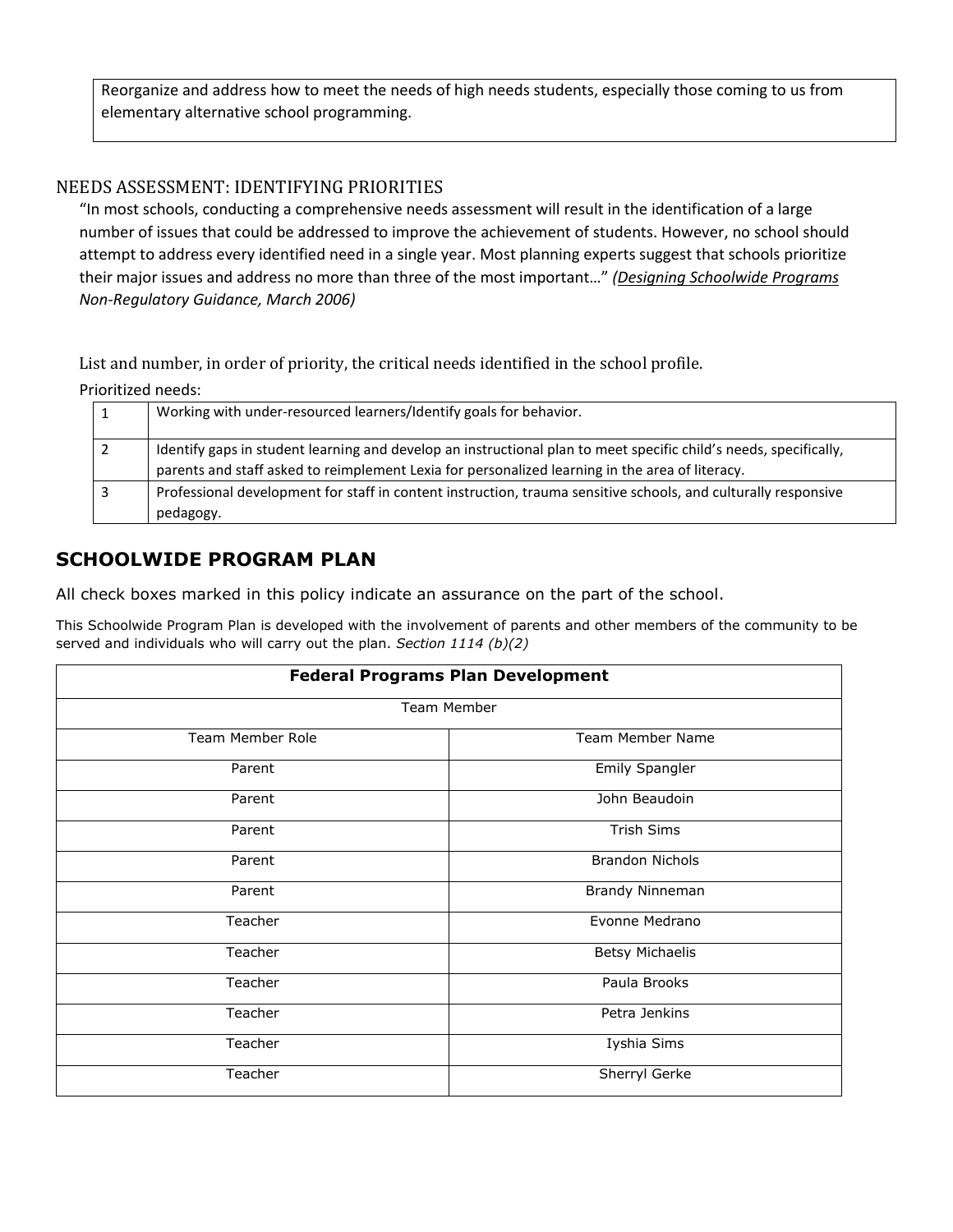| Teacher                                 | Dyanne Daughtery    |  |  |
|-----------------------------------------|---------------------|--|--|
| Teacher                                 | Andie Night         |  |  |
| Counselor                               | Daphne Mack         |  |  |
| Principal                               | <b>Tracy Sample</b> |  |  |
| Assistant Principal                     | Julie Kubiak        |  |  |
| Plan Development Meeting Dates          |                     |  |  |
| (Indicate a meeting date for each plan) |                     |  |  |
| Meeting Date                            | September 4, 2020   |  |  |
| Meeting Date                            | November 13, 2020   |  |  |
| Meeting Date                            | February 5, 2021    |  |  |
| <b>Meeting Date</b>                     | May 6, 2021         |  |  |

# **COORDINATION WITH OTHER FEDERAL, STATE, AND LOCAL PROGRAMS**

*Sections 1112(a)(1)(B), 1114(b)(5)*

This plan has been developed, if appropriate and applicable, in coordination with other Federal, State, and local services, resources, and programs.

Mark all programs that will be coordinated and integrated as part of the development of the Consolidated Federal Programs plan

| <b>Coordination with Other Federal Programs</b> |                       |                                                            |  |  |
|-------------------------------------------------|-----------------------|------------------------------------------------------------|--|--|
| <b>Federal Titles/Acts</b>                      | Program               | Representative                                             |  |  |
|                                                 | <b>Representative</b> | Role                                                       |  |  |
| Title I School Improvement (a)                  | Jennifer Kephart      | Associate Superintendent of<br><b>Academic Services</b>    |  |  |
| Title I.D Delinguent                            | Don Andrews           | Assistant Superintendent of<br>Secondary Education         |  |  |
| Title II.A                                      | Kevin Daniel          | Executive Director of Professional<br>Development          |  |  |
| Title III EL                                    | Christy Barger        | Assistant Superintendent of Equity<br>and Student Services |  |  |
| Title III Immigrant                             | Christy Barger        | Assistant Superintendent of Equity<br>and Student Services |  |  |
| Title IV.A                                      | Jennifer Kephart      | Associate Superintendent of<br><b>Academic Services</b>    |  |  |
| McKinney-Vento                                  | Christy Barger        | Assistant Superintendent of Equity<br>and Student Services |  |  |

**STRATEGIES TO ADDRESS SCHOOL NEEDS** *Section 1114 (b)(7)(A)*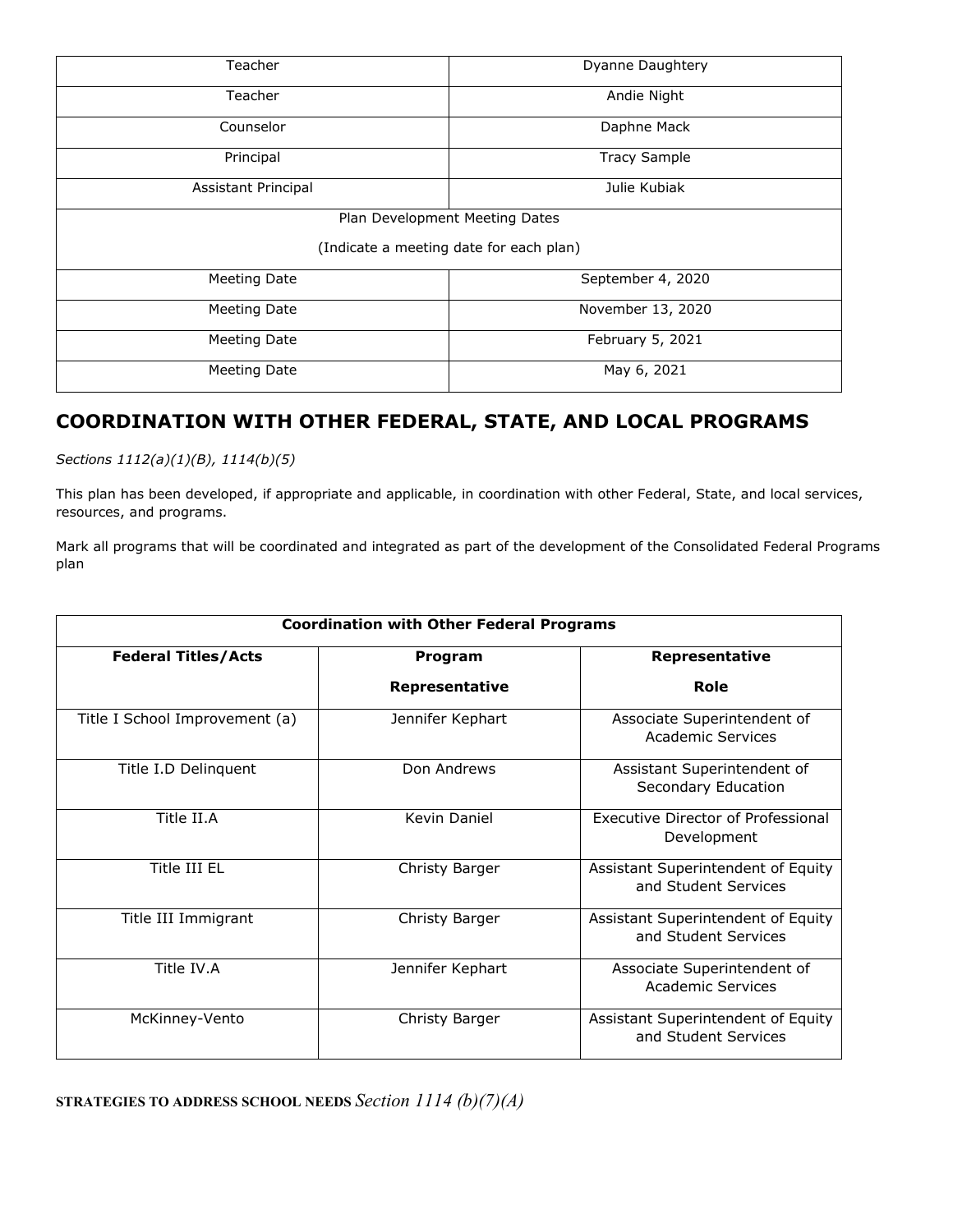The following strategies will be implemented to address prioritized school needs: (check all that apply)

### ✔ **Supplemental Instruction**

| Subject areas and grade levels to be served (mark all that apply) |                       |                                                                     |                                 |                                          |                |  |
|-------------------------------------------------------------------|-----------------------|---------------------------------------------------------------------|---------------------------------|------------------------------------------|----------------|--|
|                                                                   | Math                  | $K \vee 1 \vee 2 \vee 3 \vee 4 \vee 5 \vee 6 \vee$<br>10 11 12<br>9 |                                 |                                          |                |  |
|                                                                   | Reading               | $K \vee 1 \vee 2 \vee 3 \vee 4 \vee 5 \vee$                         |                                 |                                          | $\overline{a}$ |  |
|                                                                   | Communication<br>Arts | $K \vee 1 \vee 2 \vee 3 \vee 4 \vee 5 \vee 4$                       |                                 |                                          |                |  |
|                                                                   | Science               |                                                                     |                                 | 「3凵4凵 ℄」6凵 九亅 8凵 9凵 1d凵 11               |                |  |
| п                                                                 | Other                 | -21                                                                 | $\vert$ 4 $\vert$<br>$\cdot$ 31 | $\frac{4}{3}$ 6 7 $\frac{1}{2}$ 8 9 9 10 |                |  |

Delivery of supplemental instruction services (check all that apply)

- Early Literacy
- Preschool
- ✓ Pull out/resource classroom
- ✓ Push in/regular classroom
- Reading Recovery
- Summer School
- Tutoring (before-or-after –school)
- Other

| Instructional personnel         |                 |                          |               |  |
|---------------------------------|-----------------|--------------------------|---------------|--|
|                                 | <b>Teachers</b> | Paraprofessionals        | <b>Others</b> |  |
| Supplemental Reading or English |                 | $\overline{\mathcal{L}}$ |               |  |
| Language Arts                   |                 |                          |               |  |
| <b>Supplemental Mathematics</b> |                 |                          |               |  |
| <b>Supplemental Science</b>     |                 | $\overline{\phantom{a}}$ |               |  |
| Other                           |                 |                          |               |  |

## □ Class size reduction

| Grade         | KI<br>$\mathbf{R}$<br>l 11<br>$\overline{2}$<br>J 41 L<br>11<br>11 |
|---------------|--------------------------------------------------------------------|
| <b>Levels</b> |                                                                    |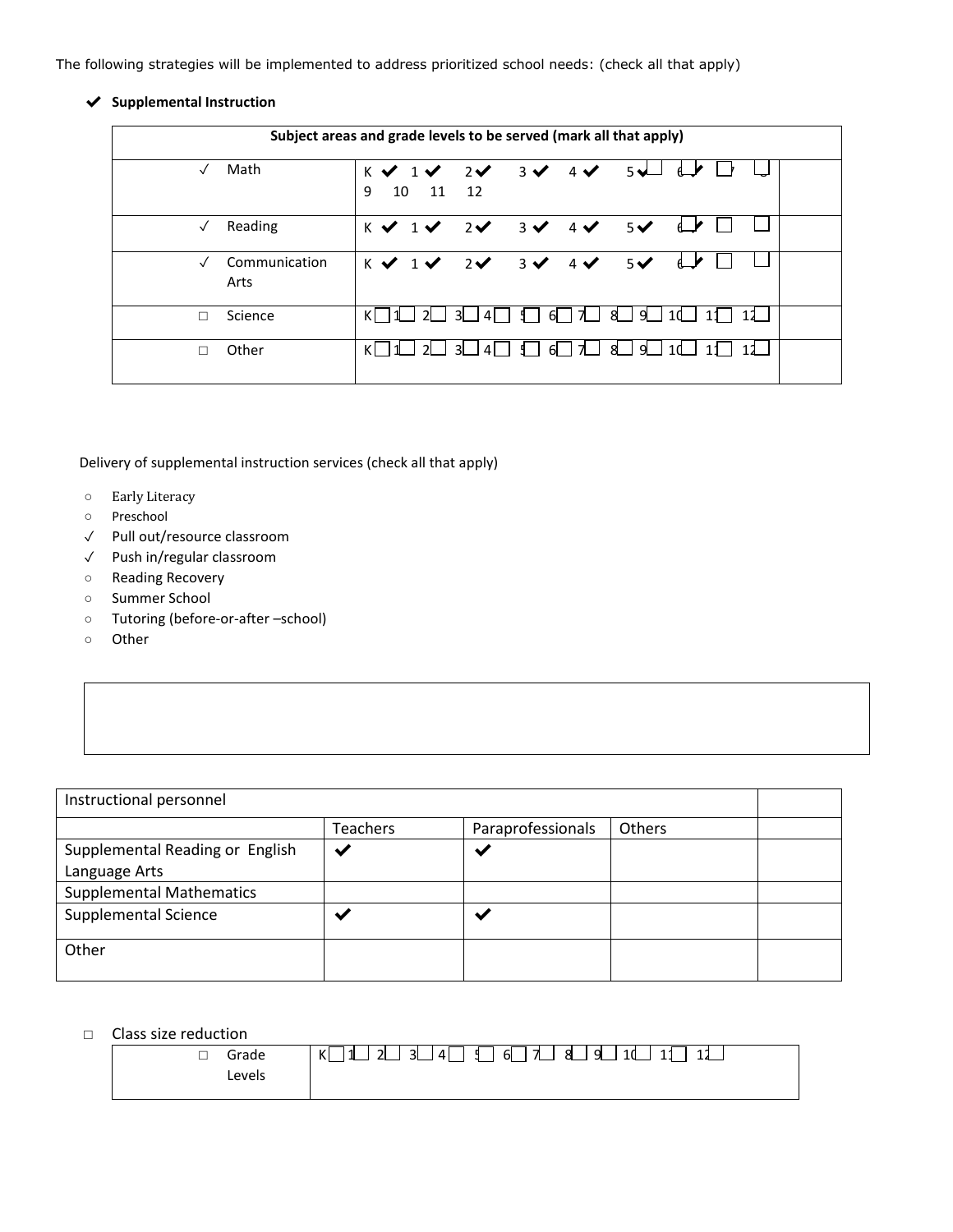| $\Box$ | Reading<br>Instruction<br>Only | 「3∟l4 _I <del>d</del> _i 九 l & _i g _i<br>วเ<br>l 10_<br>11 |
|--------|--------------------------------|-------------------------------------------------------------|
|        | Math<br>Instruction<br>Only    | ิว∣<br>-11<br>` 11 .                                        |

Professional Learning Communities

✔ Schoolwide Positive Behavior Support

Response to Intervention

○ Other

The strategies will (mark all that apply)

Provide opportunities for all children, including subgroups of students, to meet the challenging Missouri Learning Standards.

Description of how strategy/strategies will provide

```
The above allow for regular review of student data and effective instructional 
practices that help students meet the challenging Missouri Learning 
Standards. These also encourage student monitoring of their own learning 
goals and progress.
```
 $\blacktriangleright$  Use methods and instructional strategies that strengthen the academic program in the school.

Description of how strategy/strategies will strengthen

Teachers receive professional development on and implement instructional best strategies with high effect size per education research.

- $\blacktriangleright$  Increase the amount of learning time □ Extended school year
- ✔ Before-and/or after-school programs
	- □ Summer program
	- □ Other

Help provide an enriched and accelerated curriculum

Description of how strategy will provide

Activities will (mark all that apply)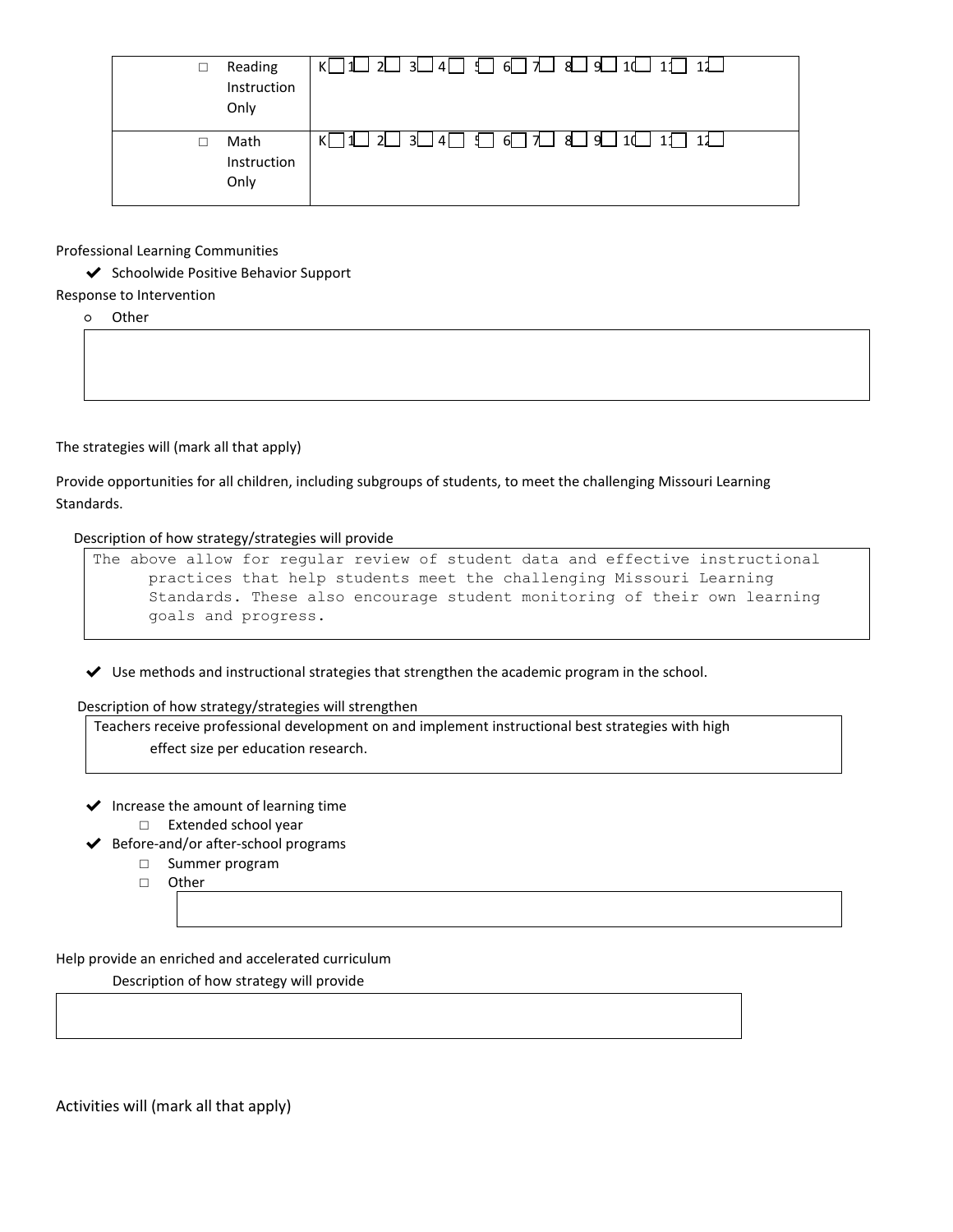◆ Address the needs of all children in the school, but particularly the needs of those at risk of not meeting the Missouri Learning Standards.

Description of how strategy/strategies will address

### Activities will (mark all that apply)

✔ **Improve students' skills outside the academic subject areas**

- ✔ Counseling
- □ School-based mental health programs
- □ Specialized instructional support services
- □ Mentoring services
- □ Other
- □ **Helping students prepare for and become aware of opportunities for postsecondary education and the workforce**
	- □ Career/technical education programs
	- □ Access to coursework to earn postsecondary credit
		- □ Advanced Placement
		- □ International Baccalaureate
		- □ Dual or concurrent enrollment
		- □ Early college high schools
		- □ Other
- ✔ **Implementing a schoolwide tiered model to prevent and address problem behavior, and early intervening services**
- □ **Professional development and other activities for teachers, paraprofessionals, and other school personnel to improve instruction and use of data**
	- □ Delivery of professional development services
	- □ Instructional coach
	- □ Teaching methods coach
	- □ Third party contract
	- □ Other
- □ Professional development activities that address the prioritized needs

#### Describe activities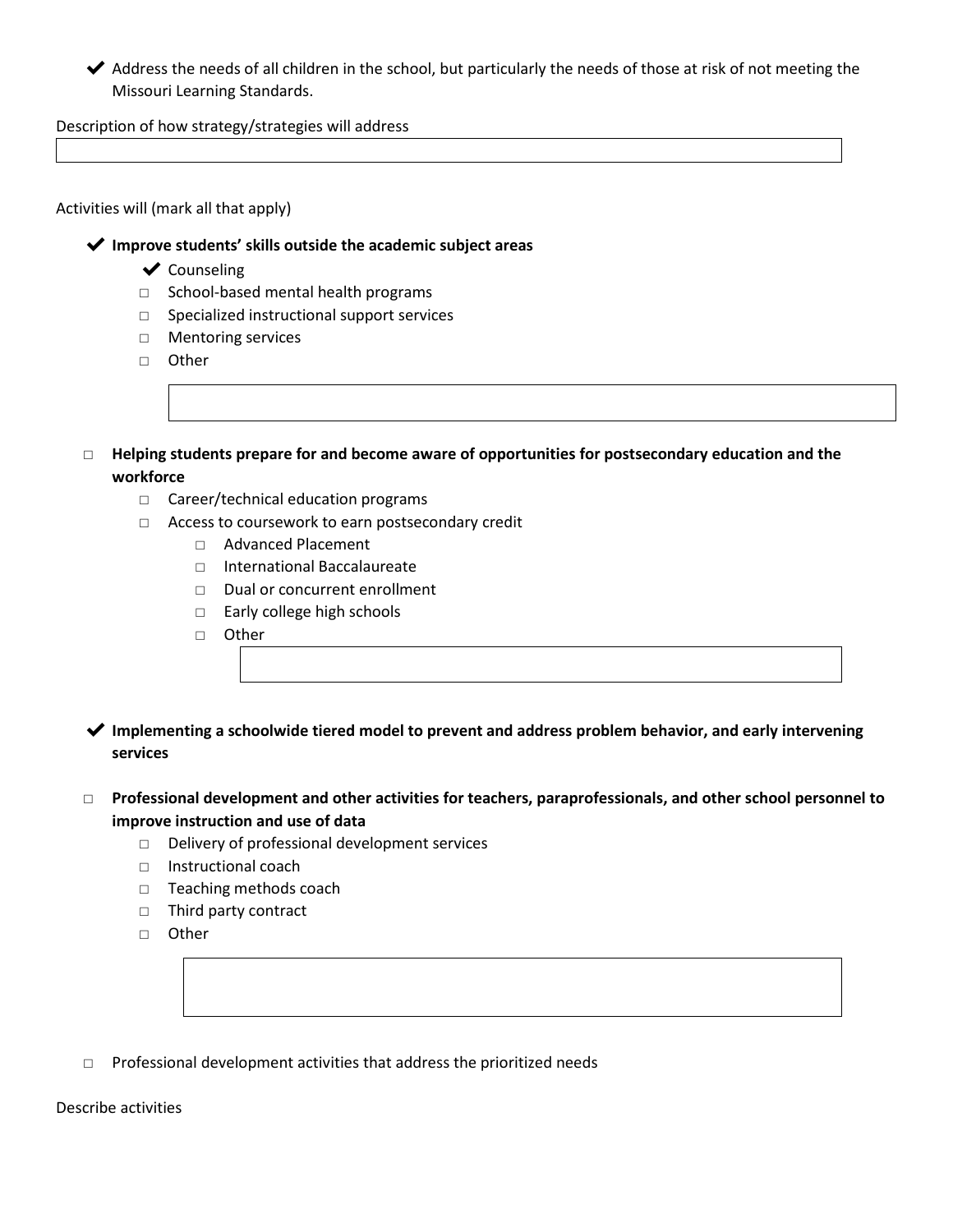## □ **Activities to recruit and retain effective teachers, particularly in high need subjects**

Describe activities



Describe activities

 Learning opportunities will be offered to all students entering kindergarten the summer prior to their kindergarten year through the district summer school program.

# **SCHOOLWIDE POOL FUNDING**

*Section 1114 (b)(7)(B)*

□ These program funds will be consolidated with other State, local and Federal programs.

Mark all program funds that will be consolidated in the schoolwide pool.

- □ Title I.A (required)
- □ Title I School Improvement (a)
- □ Title I.C Migrant
- □ Title I.D Delinquent
- $\neg$  Title II.A
- □ Title III EL
- □ Title III Immigrant
- $\neg$  Title IV.A
- □ Title V.B
- □ School Improvement Grant (g) (SIG)
- □ Spec. Ed. State and Local Funds
- □ Spec. Ed. Part B Entitlement